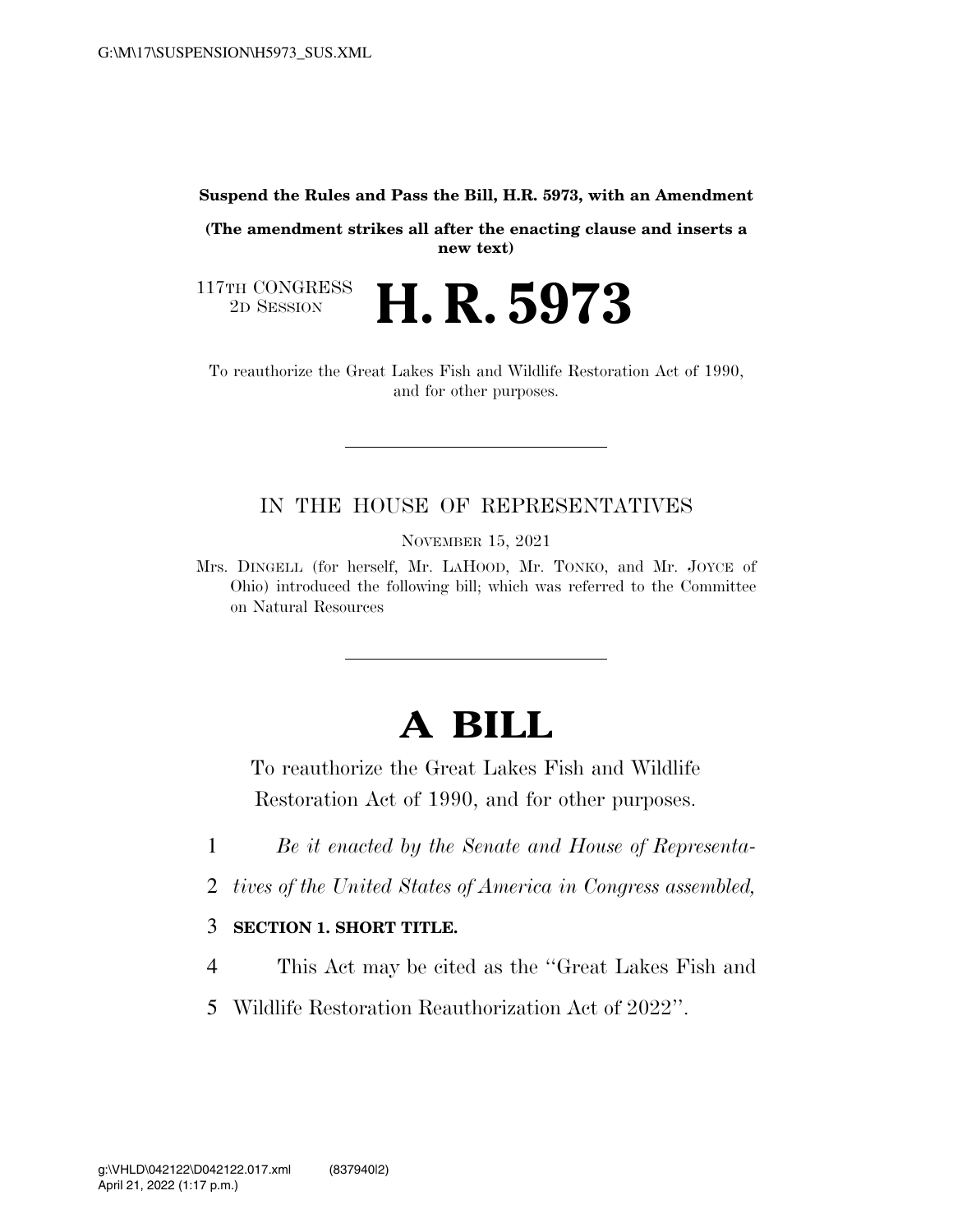| 1              | SEC. 2. REAUTHORIZATION OF THE GREAT LAKES FISH                    |
|----------------|--------------------------------------------------------------------|
| $\overline{2}$ | AND WILDLIFE RESTORATION ACT OF 1990.                              |
| 3              | (a) REPORTS.—Section 1008 of the Great Lakes                       |
| 4              | Fish and Wildlife Restoration Act of 1990 (16 U.S.C.               |
| 5              | $941f$ ) is amended—                                               |
| 6              | $(1)$ in subsection $(a)$ , in the matter preceding                |
| 7              | paragraph $(1)$ —                                                  |
| 8              | $(A)$ by inserting "and not later than De-                         |
| 9              | cember 31, 2027," after "2021,";                                   |
| 10             | (B) by striking "Committee on Resources"                           |
| 11             | and inserting "Committee on Natural Re-                            |
| 12             | sources"; and                                                      |
| 13             | $(C)$ by inserting ", with respect to the pe-                      |
| 14             | riod covered by the report" after "describes";                     |
| 15             | and                                                                |
| 16             | $(2)$ in subsection (b), in the matter preceding                   |
| 17             | paragraph $(1)$ , by striking "2016 through 2020"                  |
| 18             | and inserting "2023 through 2028".                                 |
| 19             | (b) REAUTHORIZATION.—Section $1009(a)$ of the                      |
| 20             | Great Lakes Fish and Wildlife Restoration Act of 1990              |
| 21             | $(16 \text{ U.S.C. } 941g(a))$ is amended, in the matter preceding |
| 22             | paragraph $(1)$ , by striking "2016 through 2021" and in-          |
| 23             | serting "2023 through $2028$ ".                                    |
| 24             | (c) ADMINISTRATIVE COSTS.—Section $1009(a)(1)(B)$                  |
| 25             | of the Great Lakes Fish and Wildlife Restoration Act of            |